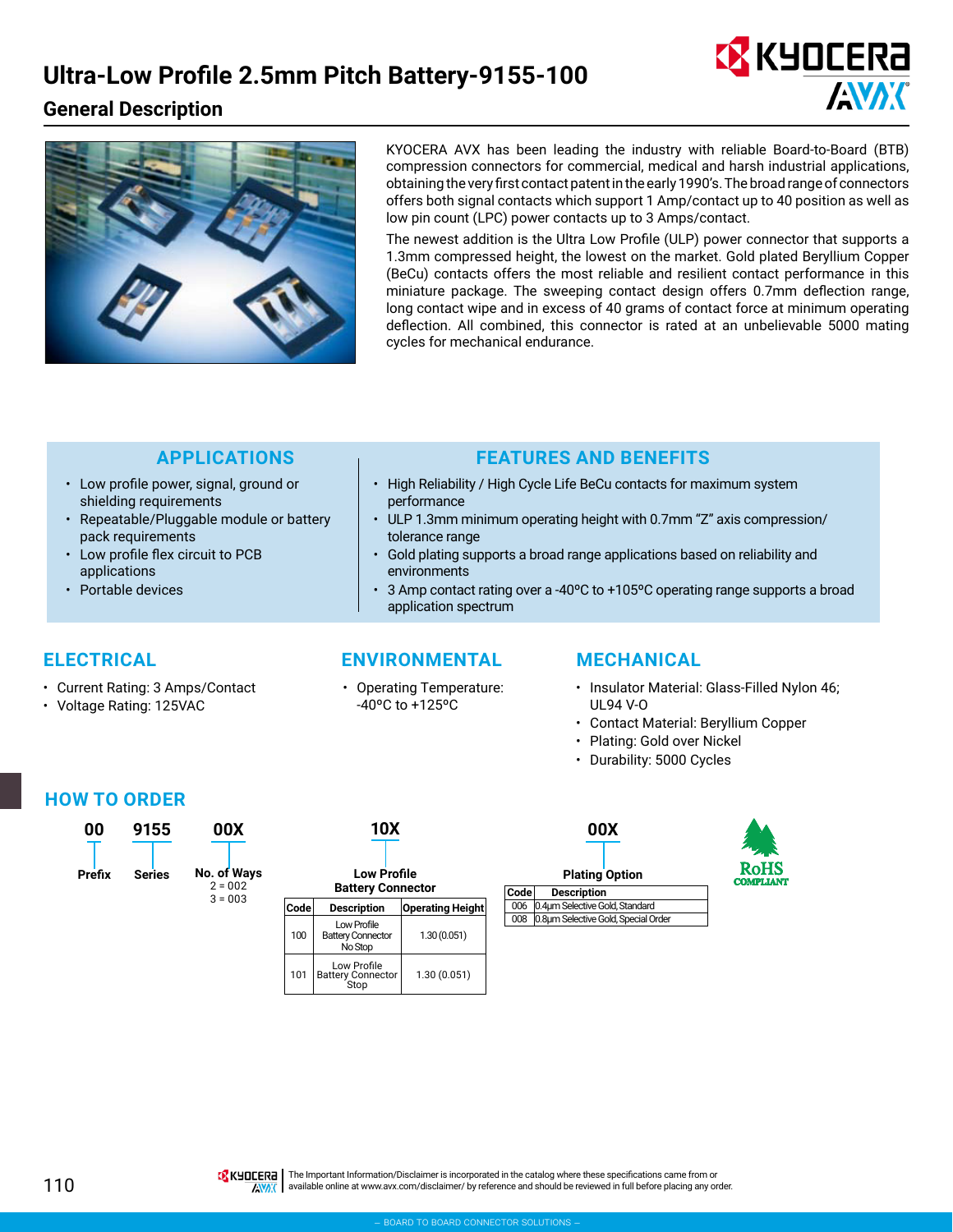### **2 Position – No Stop**



## **2 WAY LOW PROFILE CONNECTOR NO STOP**



available online at [www.avx.com/disclaimer/](http://www.avx.com/disclaimer/) by reference and should be reviewed in full before placing any order.

**ANAK**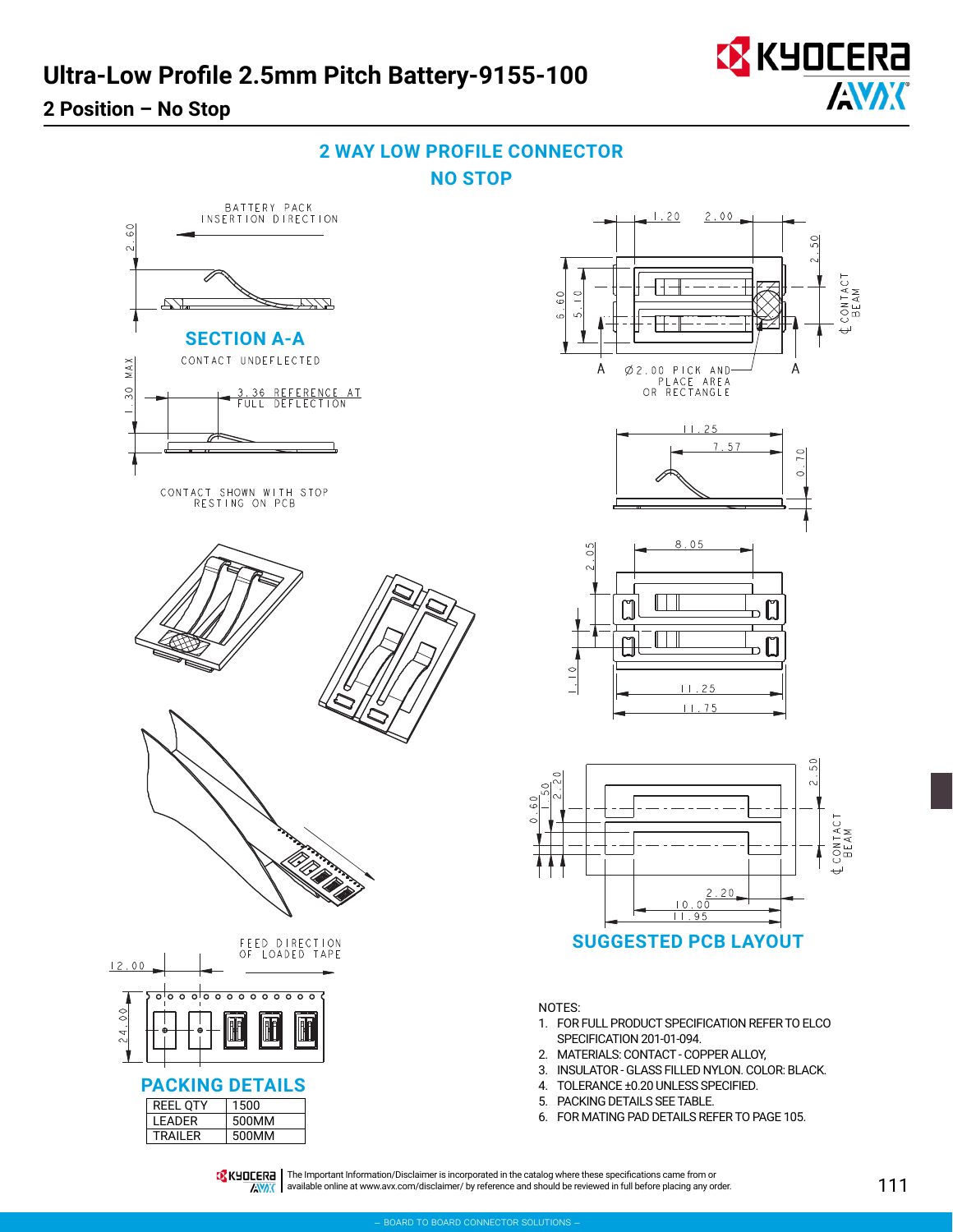

ŦÆ

 $\frac{0}{6}$ 

**MAX** 

 $\overline{30}$ 





**TA KHOLERA** | The Important Information/Disclaimer is incorporated in the catalog where these specifications came from or **AVAIC** available online at [www.avx.com/disclaimer/](http://www.avx.com/disclaimer/) by reference and should be reviewed in full before placing any order.

 $\overline{0}$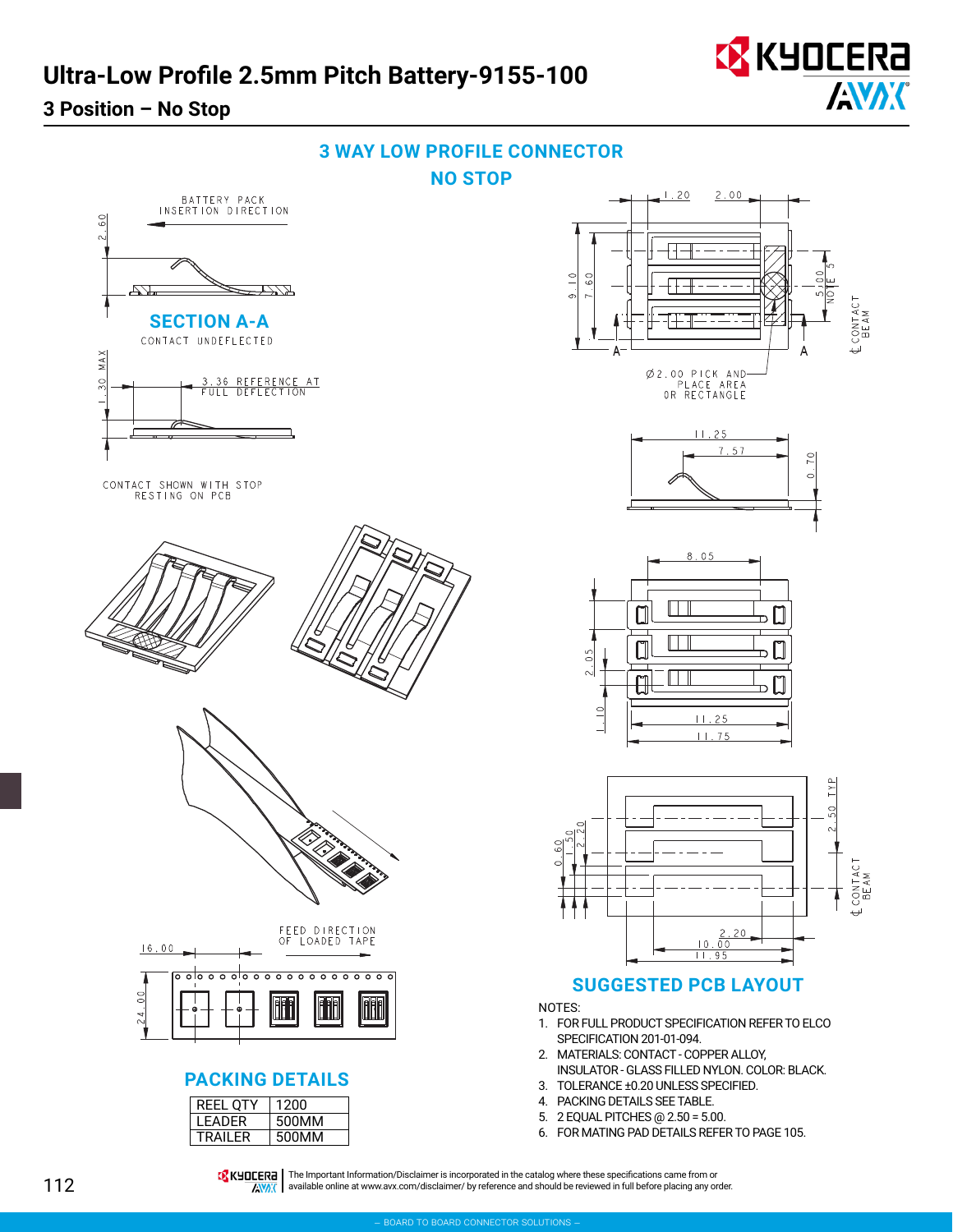## **2 Position – With Stop**













**SUGGESTED PCB LAYOUT**

NOTES:

- 1. FOR FULL PRODUCT SPECIFICATION REFER TO ELCO SPECIFICATION 201-01-094.
- 2. MATERIALS: CONTACT COPPER ALLOY,
- 3. INSULATOR GLASS FILLED NYLON. COLOR: BLACK.
- 4. TOLERANCE ±0.20 UNLESS SPECIFIED.
- 5. PACKING DETAILS SEE TABLE.
- 6. FOR MATING PAD DETAILS REFER TO PAGE 105.

**TA KHOLERA** | The Important Information/Disclaimer is incorporated in the catalog where these specifications came from or  $\sqrt{N'}/($  available online at [www.avx.com/disclaimer/](http://www.avx.com/disclaimer/) by reference and should be reviewed in full before placing any order.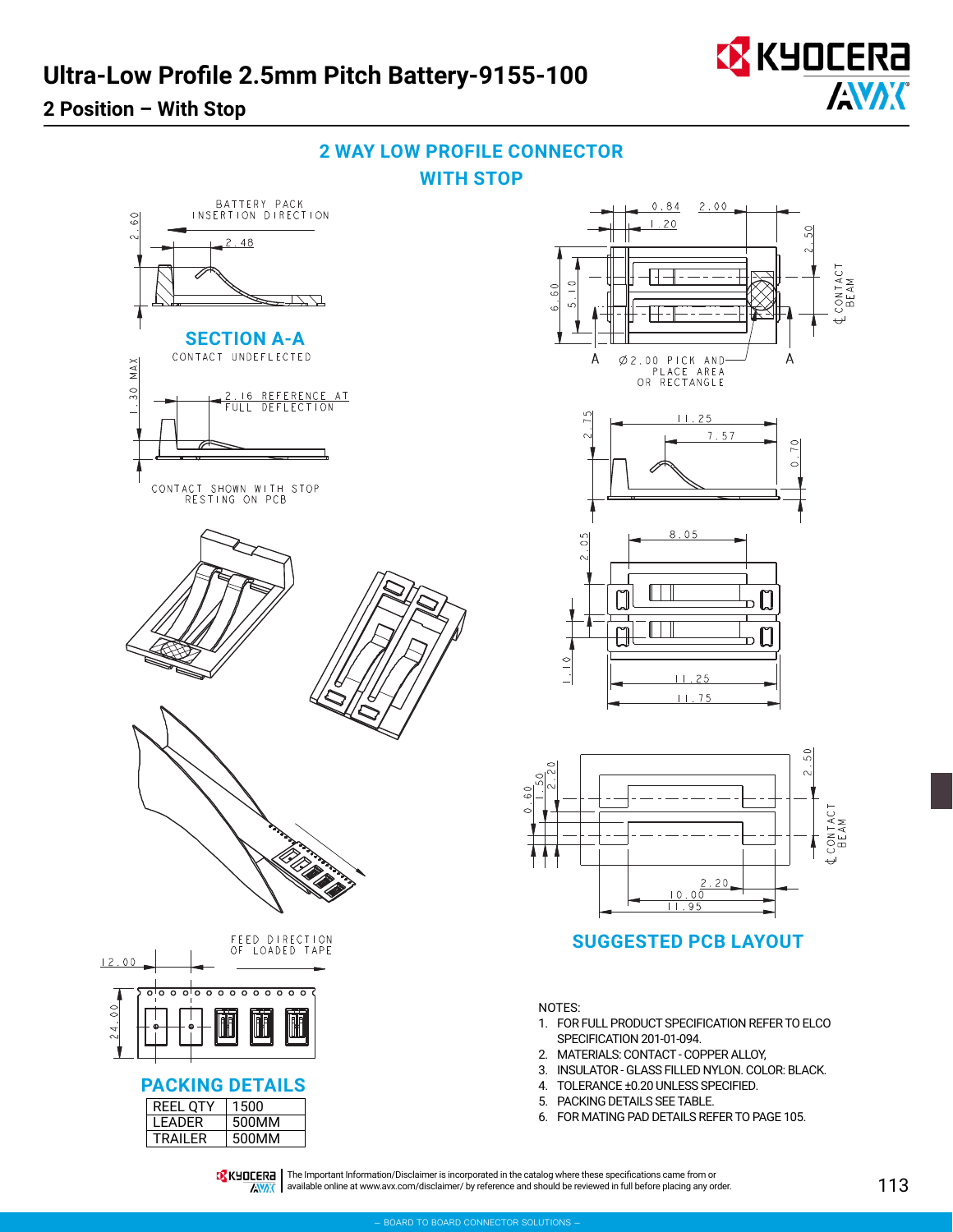

 $\stackrel{\circ}{\circ}$ 

MAX

 $\frac{30}{2}$ 

**SECTION A-A**

CONTACT UNDEFLECTED

CONTACT SHOWN WITH STOP<br>RESTING ON PCB

 $2.48$ 



CONTACT<br>BEAM

 $70$ 

 $\overline{a}$ 

TYP 50

CONTACT<br>BEAM



- 5. 2 EQUAL PITCHES @ 2.50 = 5.00.
- 6. FOR MATING PAD DETAILS REFER TO PAGE 105.

**TA KHOLERA** | The Important Information/Disclaimer is incorporated in the catalog where these specifications came from or **AVAIC** available online at [www.avx.com/disclaimer/](http://www.avx.com/disclaimer/) by reference and should be reviewed in full before placing any order.

 $16.00$ 

 $\circ$ 

LEADER | 500MM TRAILER | 500MM

<del>o olo o o olo o o</del>